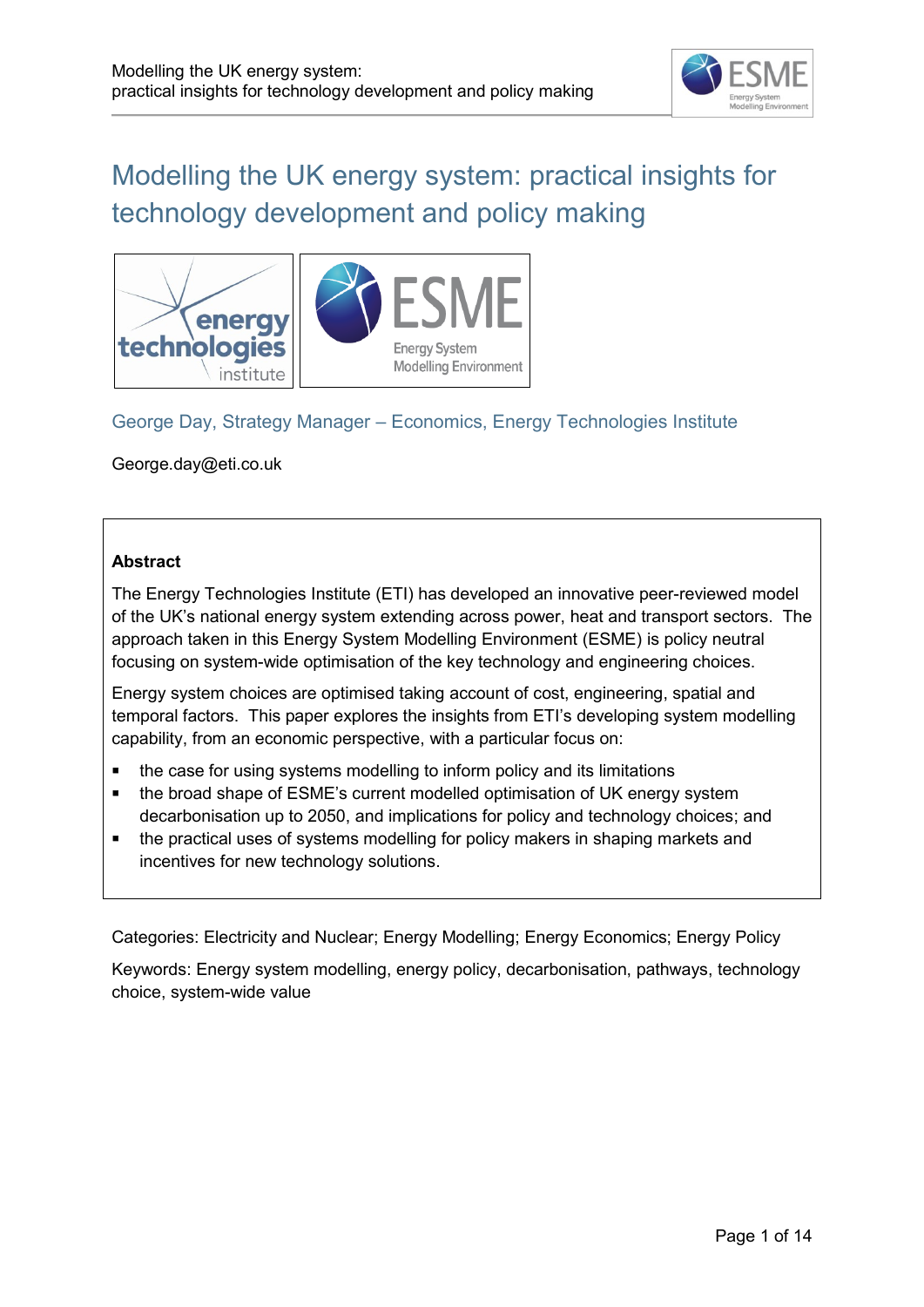

## 1 Introduction

ETI was set up 5 years ago to accelerate the development of new energy technologies for the UK's transition to a low carbon economy. A key early priority was building an energy system model to guide priorities for a portfolio of technology development programmes. ETI's Energy System Modelling Environment (or 'ESME', as it has become known) was originally conceived for ETI's own purposes in identifying and designing investments in technology programmes with the greatest strategic added value.

Over time ESME has developed into one of the most powerful energy system models for the UK. Users of ESME have increasingly recognised its capacity to generate insights with relevance for wider national decarbonisation policy and strategy. It has been used to support work by the Climate Change Committee on carbon budgets and its renewable energy review, and by DECC, for example, in informing the broad shape of its recent heat and bioenergy strategies. Increasingly the use of ESME outputs and insights has expanded into more strategic policy contexts.

This paper will explore the nature and potential use of the strategic insights that ESME can provide in understanding of the UK's pathway to a low carbon economy.

Section two briefly summarises the status and use of energy system modelling in the UK, and considers the reasons why system modelling may provide novel insights and the case for using such insights in policy making.

Section three discusses the results from the latest version of ESME including the key implications around major technology choices, uncertainties and inter-dependencies.

Section four assesses how energy system modelling can be used practically to support policy design, including brief consideration of the implications of recent pathway modelling in ESME for technology investments and policy decisions.

Finally the conclusion draws together arising implications, challenges for UK policy development, and areas for further improving and extending ETI's use of energy system modelling to inform technology development and policy.

## 2 Energy system modelling in the UK

Energy system modelling has an extensive pedigree, based to a large extent on the development of Markal derived models, originally developed under the auspices of the IEA. Markal has been in use since the early 1980s (Seebregts, Goldstein and Smekens, 2001), and has been adapted for use in over 37 countries around the world.

In the UK, energy system modelling appears to have gained traction in recent years. Strachan, Pye and Kannan (2009) outline how modelling was used to informed energy policy reviews in 2003 and 2007. The adoption of carbon budgets and the creation of the Committee on Climate Change has also added momentum. The Committee on Climate Change has used energy system modelling, principally Markal-based, to support its work on carbon budgets and pathways to 2050. The Department for Energy and Climate Change (DECC) is also making use of both Markal and ESME, as well as other tailored models, to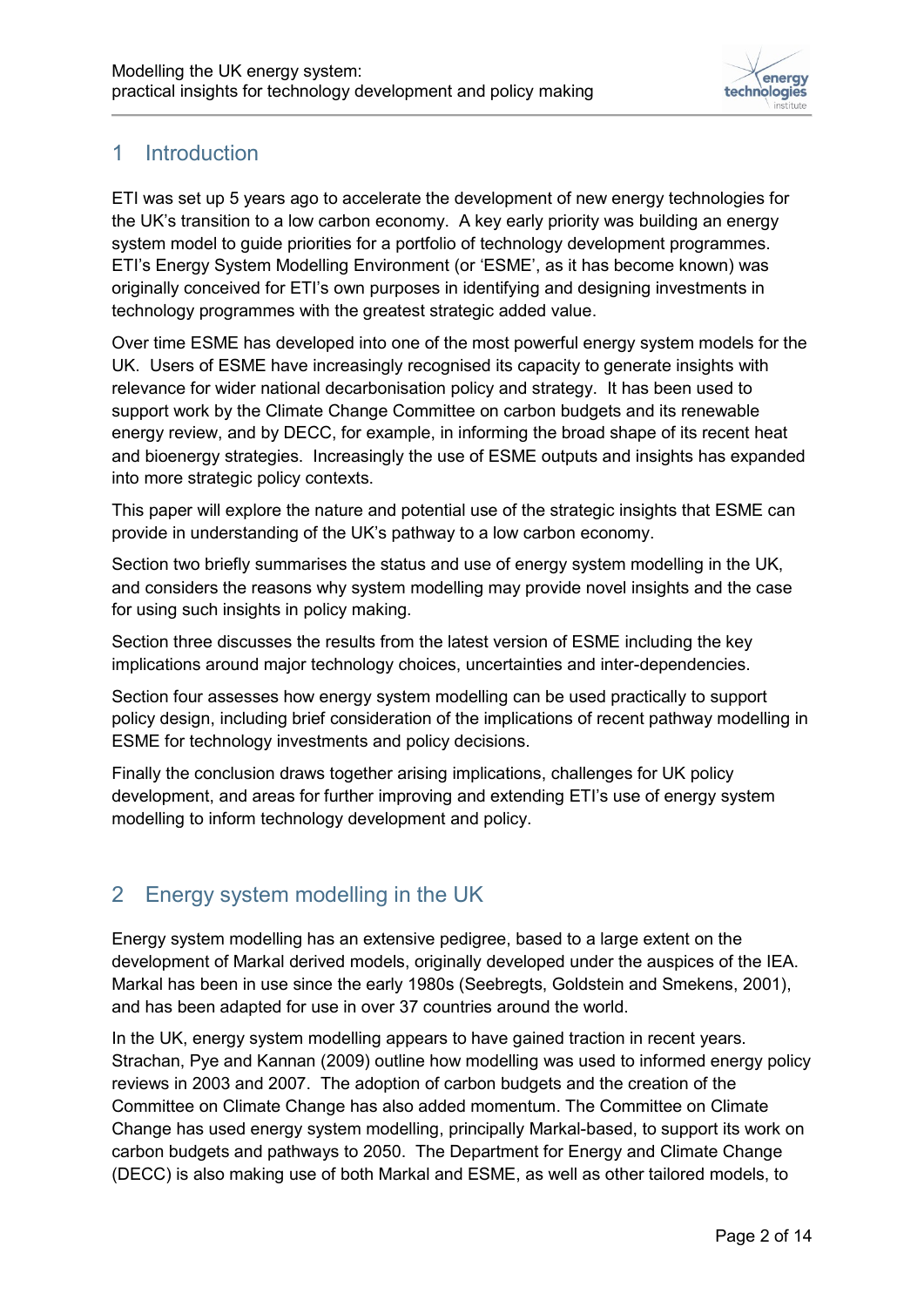

inform its decisions on carbon budgets and the UK carbon plan, as well as its carbon capture and storage (CCS) roadmap and strategies on heat and bioenergy.

ESME was originally designed for analysing energy technology choices rather than for policy analysis. In view of the close relationship between energy sector policy and technology choices, this paper considers how an energy system model such as ESME can be used to inform policy.

Markets and the future path of technology development are inherently uncertain. So it's reasonable to ask what can energy system modelling actually tell us that is relevant to real world decision making? How can we use energy system models like ESME to support sound policy making and investment strategies?

From a policy perspective, why not simply price in externalities and let markets decide? Players in the market may want to use modelling to guide commercial judgements about investments in technology development or market strategy, but for policy makers energy system modelling can seem uncomfortably close to a kind of algorithmic winner picking, within a utopia of technological determinism. Many economists, particularly those with Austrian sympathies, might argue that history demonstrates that modelling the future is likely to be futile, almost by definition, incapable of spotting disruptive 'black swans'.

There is something in this reaction to energy systems modelling. We should indeed be cautious about the limits of our present day knowledge, let alone our computational ability to accurately represent either complex real time technical interactions, or the even more unfathomable motivations and behaviours of human decision makers within markets of the future. In the real world decisions have to be based on imperfect available knowledge, in contrast to the implicit assumption of perfect foresight in much system modelling. Modelling can only simplify and approximate real world complexities, political constraints, and imperfect knowledge, so its use in informing policy and investment choices must be tempered with caution and judgement.

However, there are a number of characteristics of energy systems that arguably make systems modelling approaches capable of generating novel and useful insights relevant for policy making.

- **Energy systems are complex but governed by well-understood physical laws** this means that quantitative modelling is capable of representing system interactions and capturing dynamics that would otherwise not be understood. The overlay of decarbonisation policy objectives enhances the rationale for modelling national energy systems. Component systems and networks become more strongly integrated in an economic sense because emissions (or reductions in emissions) of greenhouse gases now become substitutable across a national carbon system. Physical and engineering based modelling of energy systems enables us to understand these interactions and to identify gaps and barriers in current economic and market structures.
- **Energy systems are characterised by competing and interacting sources of energy and vectors for transmission and distribution** (e.g. electricity & gas networks, fuel distribution systems) each with varying cost and performance characteristics, alongside inter-modal co-ordination and competition. A systems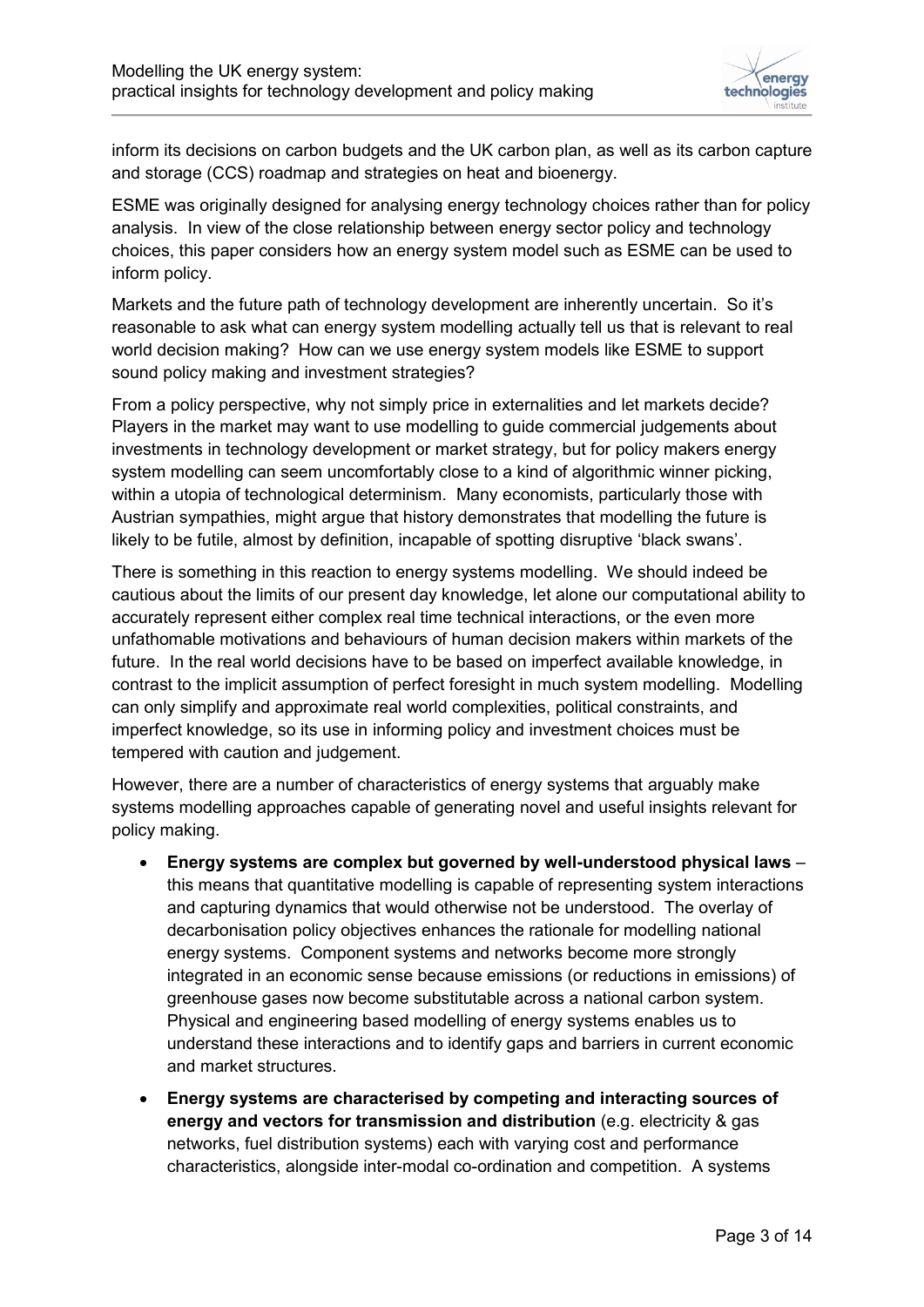

modelling approach in this context offers particular value, because it builds understanding of the combination of networks and inter-modal interactions capable of delivering energy service needs. In this sense energy systems come to have economic properties similar to transport systems (where a combination of asset-rich networks interact through both co-ordination and competitive mechanisms) to enable consumers needs (for mobility, or for comfort, light and power) to be met.

- **Network effects and path dependency** energy systems are characterised by network effects (where the value or attractiveness of a good or service depends on the extent of its adoption) and depend to a significant degree on dedicated infrastructure networks with monopoly characteristics. These characteristics of energy systems mean that their development is likely to be, to some extent, path dependent. Many potential new energy technologies appear likely to be subject to network effects in their adoption, in part because they will need to be supported by compatible energy vectors and distribution networks. A potential example might be the introduction of new transport fuels and technologies (e.g. electric or hydrogen vehicles), where uptake may depend on a critical mass of users and outlets being reached. Building an 'early lead' may be key to achieving widespread uptake and eventual dominance. In energy markets, this may work through early policy choices around incentives for new technologies. Systems modelling allows us to examine the implications of path dependency, and to identify the key choices which are likely to have the greatest impact on the long term costs of decarbonisation.
- **Energy markets are characterised by externalities and policy intervention.**  Energy markets are characterised by extensive policy interventions and regulation, for a variety of reasons, including policy concerns around externalities (carbon emissions, planning), market power in monopoly networks and the political economy of energy security and affordability. The nature of energy services requires intervention and agreement to establish appropriate market institutions and conventions to facilitate trading and co-ordination within integrated systems. Markets are shaped by policy to an unusual degree. Energy system modelling provides a vehicle for examining underlying cost and engineering challenges of meeting consumer needs, in a policy-neutral context. It seems likely that a systems modelling approach will generate insights that no individual market participant would have an incentive to explore and expose. Energy systems modelling, and the insights it exposes, allows policy makers to understand and analyse how policies, markets and incentives could be aligned to deliver energy systems in future.
- **The scale of investment and change means that the returns to improving policy and investment choices are likely to be high.** Figures for the UK's investment requirements in moving to a low carbon economy run into the hundreds of billions. Many of the investments needed are in long life assets, so the need to take a view far into the future is unavoidable. Right sizing new assets, designing new networks well and making the right choices in renewing assets – or perhaps avoiding major errors will reduce the costs of later retro-fitting and extend asset lives. The benefits of marginal improvements to investment and policy choices could dwarf figures typically quoted in impact assessments for many policy or regulatory decisions.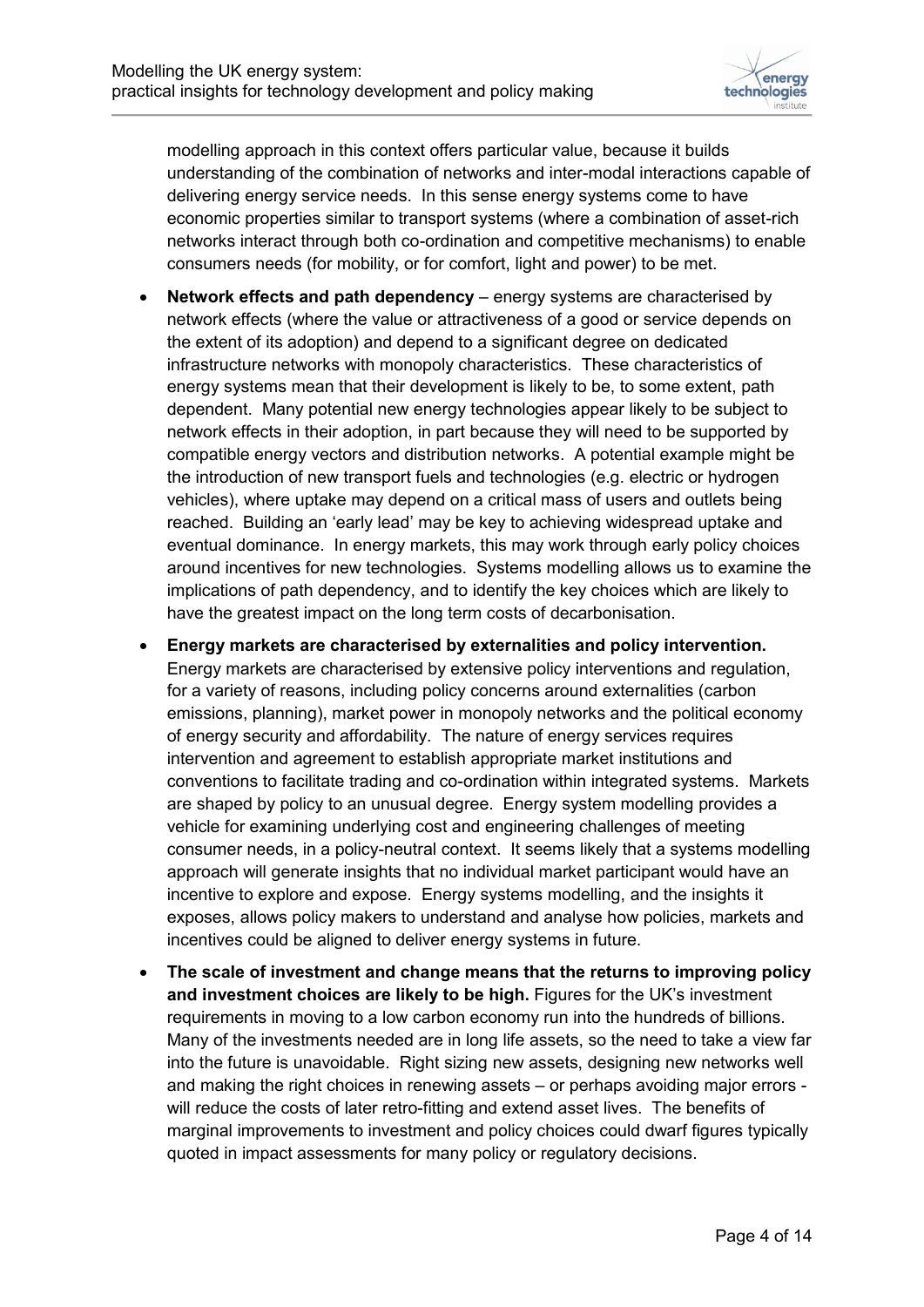

At the same time, users of energy systems models need to be aware of the limitations of analysis, and the particular features of individual models. For example, ESME uses simplified representations of cost structures, particularly for technologies which depend on economies of scale or which require lumpy investment in supporting infrastructures, such as simplistic treatment in ESME of hydrogen infrastructure as an overhead for hydrogen vehicles.

More challenging issues relate to the treatment (and costing) of risk in technology costs, in the bankability of investments and viable business models to facilitate technology deployment and in the approach to discounting. In addition, system modelling arguably still has a long way to go in understanding and calibrating the treatment of changes in consumer surplus associated with technology performance and consumers' experience.

### 3. A low carbon UK energy system

Colleagues at ETI, together with our consultants Redpoint and Marakon, have worked to build, populate and improve ESME over the past 3 years, with help from a strategic advisory group drawn from ETI members and energy system modelling experts. This work progressed from an initial 'proof of concept' design through extensive testing and successive version improvements. By 2011 version 2 of ESME was beginning to be used to support wider strategic thinking in government and the Committee on Climate Change.

During 2012 ETI has worked on a number of improvements to ESME responding to the outcome from an external peer review. The enhancements focus on improving the ability to represent peak energy demands through more granular timeslicing and better representation of technology and system performance within these crucial 'peak' timeslices. This was achieved by increasing the number of diurnal timeslices the model solves for, improving the modelling of peak electricity demands and the representation of transmission, storage and security of supply constraints, improving the representation of peak day heat constraints and the association of heat technologies to buildings.

ETI is now using ESME version 3 to inform its vision of a low carbon UK energy system. By running ESME in probabilistic mode we are able to look at the robustness of technology choices to future uncertainties. ESME produces a wealth of data, so it's important to concentrate on the key insights. A tentative top ten are pulled out here:

- 1. **Decarbonisation appears affordable:** ESME suggests that the incremental cost of decarbonising the UK energy system by 2050 is affordable at around 0.6% of GDP (by comparison with a system without carbon constraints). This compares with similar current items of spending child benefit (around 0.75% of GDP), international development aid (0.48%), nuclear decommissioning (0.43%). Orders of magnitude are the key thing here, and comparable with the Stern review's much quoted 1% of global GDP. Good decision making and investment in technology development are vital to achieving decarbonisation at this kind of cost.
- 2. **Few carbon abatement technologies are irreplaceable – most are substitutable within a broader portfolio:** Decarbonising the UK energy system is, unsurprisingly, likely to rely on deploying a portfolio of technologies to generate, distribute and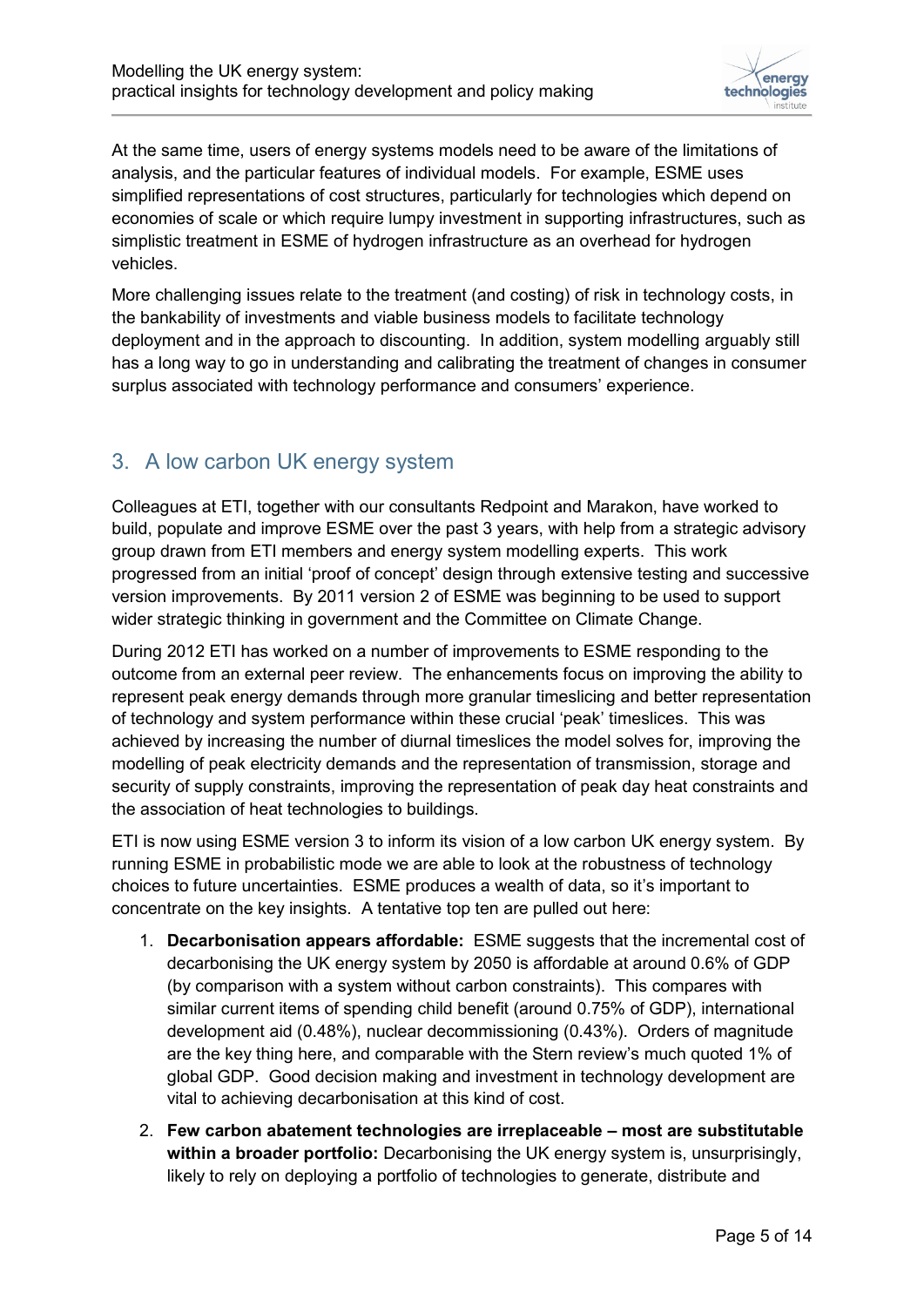

convert energy into heat or power, or to reduce our demands, and cut emissions. But interestingly there appear to be only a handful of technologies which are difficult or expensive to replace with alternatives. System modelling suggests that most of the technologies can be substituted by some combination of alternatives within a realigned energy system. We have a wide range of options, and ESME points to the high value in maintaining that breadth of portfolio. Only a small number of technologies appear highly valuable, in the sense of being costly to replace with alternatives. Figure 1 shows the opportunity cost for the groups of technology which are most expensive to replace. In this context opportunity cost represents the incremental change in the annual costs of a carbon target compliant UK energy system in 2050 caused by exclusion of the technology.



#### **Figure 1: Opportunity costs of key carbon abatement technologies**

3. **Bioenergy could be central in containing UK decarbonisation costs and shaping the distribution of effort across sectors:** The results from version 3 of ESME suggest that, while biomass may only provide around 10% of primary energy resource, exploiting it as a source of energy is could be central to an efficient decarbonisation strategy. The modelling deploys biomass from the 2030s, much of it in combination with CCS. Biomass is used to provide power and heat directly within industries such as refining, and in gasification applications to produce hydrogen, synthetic natural gas and electric power in some combination. But the high value of biomass derives in large part from its unique ability when applied with CCS, to remove carbon from the atmosphere. These negative emissions in turn enable continued use of fossil fuels in applications which are particularly difficult to decarbonise, notably in transport, avoiding significant cost and expense to the UK economy.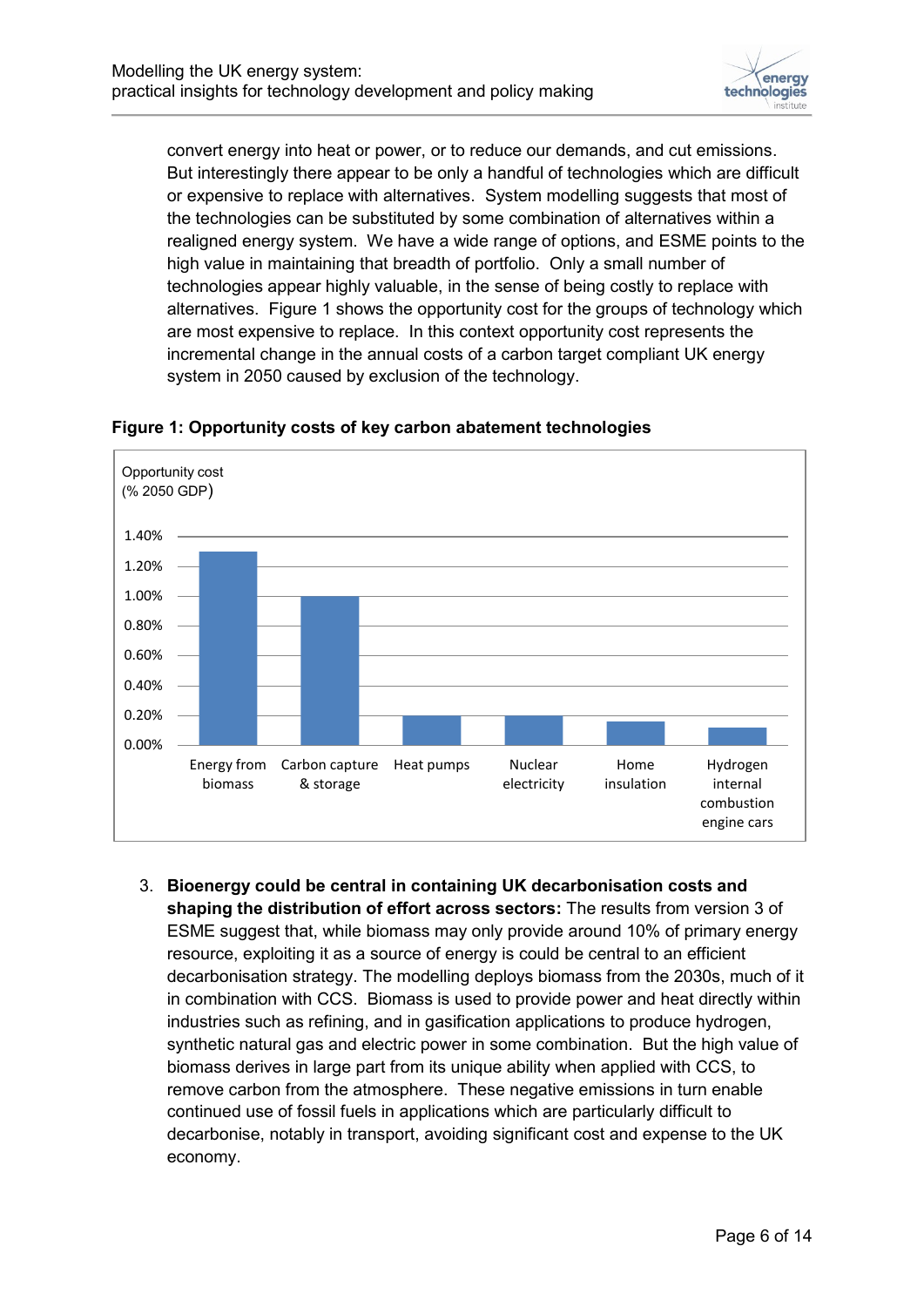

- 4. **Successful deployment of CCS could deliver major system-wide value:** Carbon capture and storage is the next most valuable group of technologies. ESME modelling suggests that failing to develop and deploy CCS could more than double the cost burden of decarbonisation. Again a significant proportion of this value (around £14bn per annum) derives from its combination with biomass. It is also deployed in the power sector enabling continued use of both gas and coal as part of the portfolio of energy sources out to 2050. This is important because CCS acts as a baseload hedge in case of difficulties in deploying nuclear energy. Figure 2 illustrates intuitively how CCS is valuable.
- 5. **Nuclear or CCS is likely to be needed for low carbon baseload:** ESME modelling currently points clearly to a dominant role for nuclear electricity as baseload, with current scenarios showing nuclear generating around 75% of 2050 power and making up around 40% of installed generation capacity. ESME assumes a top limit of 40 GW of nuclear capacity in the UK based on likely site availability constraints. The nearest replacement for baseload nuclear electricity is CCGT with CCS, and in practice much depends on the relative global prices of gas and uranium, and other cost uncertainties. If nuclear electricity proves not to be deployable, fossil fuel based electricity with CCS appears a close competitor. Renewables are not able to substitute if new nuclear cannot be deployed at these levels due to cost, intermittency and site availability issues. While electrification is a key enabler of low carbon energy, on average ESME assumes overall electricity demand grows by only around 15% (with most simulations falling within a range from -5% to +25%). This compares with a range of 30 to 60% growth quoted in the carbon plan. This reflects ESME's more limited electrification of space heating and transport, alongside continuing deployment of significant tranche of gas in space heating and gas and liquid fuels in transport. This, in turn, is enabled by bio-energy and CCS applications elsewhere providing either enabling carbon credits or low carbon gas and liquid fuels within a broader mix.
- **6. Unabated gas could still be important for peak energy and as responsive capacity:** A notable feature of the modelled generation fleet for 2050, following the upgrade of ESME's peak energy features, is the significant tranche of around 12 GW of responsive open-cycle gas turbine capacity (compared with around 8 GW today) deployed to respond to short-term changes in renewable generation and peaks in demand. This capacity is expected to provide only around 0.5% of overall demand, but its deployment provides an insurance policy from a peak point of view, enabling the use of other less responsive low carbon forms of generation, particularly nuclear, to generate the bulk of electricity outside peak scenarios. This reinforces the salience of current debates around policy and market structures to reward flexible capacity that is required but hardly used.
- **7. Uncertainty around current expectations of wind energy, particularly offshore:** Modelling using ESME version 3 is notable in deploying significantly less wind generation capacity than forecast in many scenarios (and, implicitly, in the momentum of current deployment trends). The 2011 carbon plan suggests that renewable electricity could account for 35 to 50 GW by 2030. ESME modelling tilts significantly more towards nuclear, CCS and unabated gas. No further offshore wind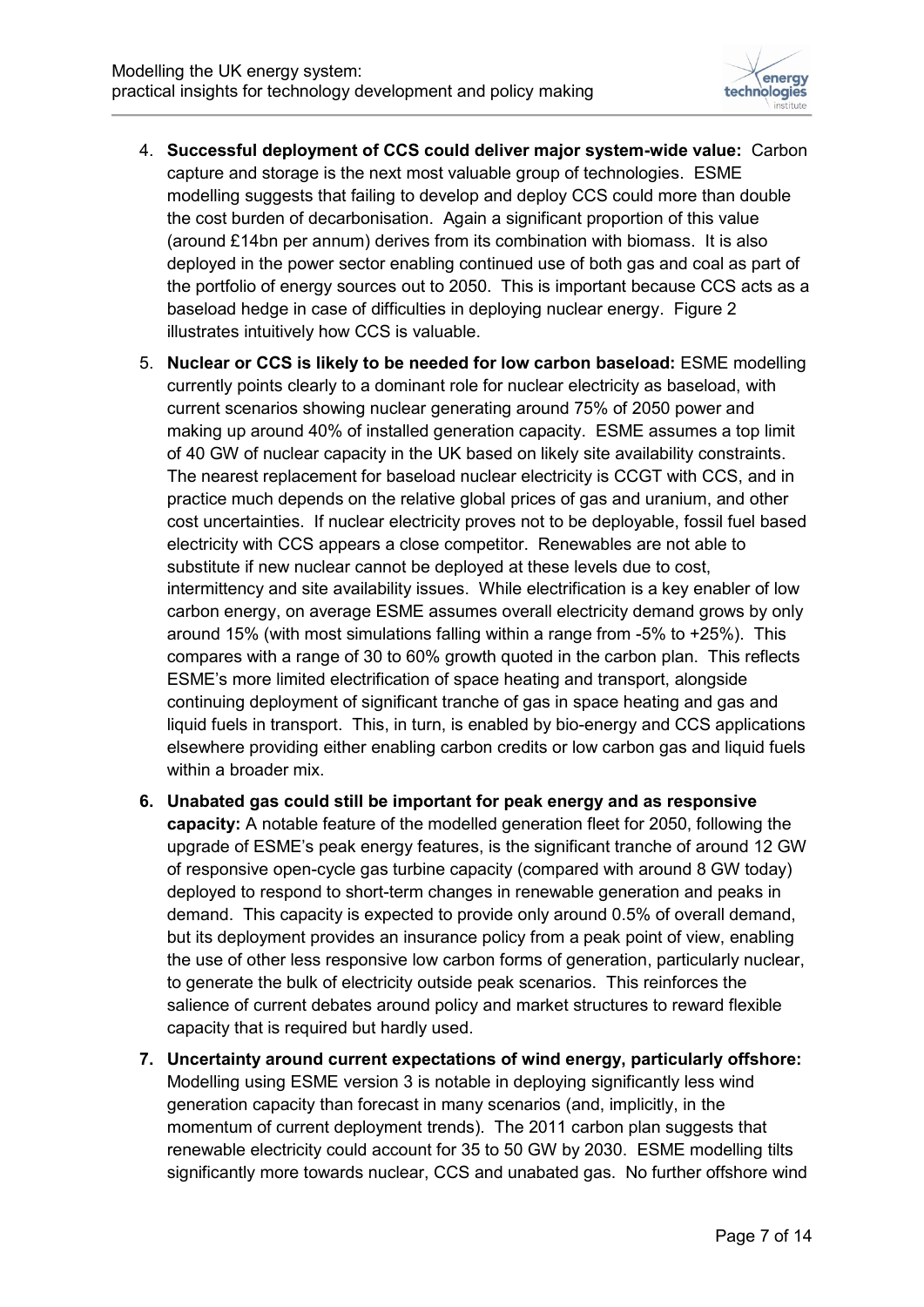

is deployed in many ESME scenarios reflecting current expectations about cost and the impact of intermittency on system-wide costs, although it remains the key hedging option. In effect ESME assumes that the big challenges around large scale nuclear and CCS deployment prove surmountable, at costs which render offshore wind uncompetitive. These are big assumptions, so the effort to improve the competitiveness of offshore wind costs remains a key part of the UK's option portfolio. ESME's smaller deployment of wind energy is also dominated by onshore wind. This can be seen as an artefact of simplified assumptions about onshore acceptability and planning challenges, or alternatively as an illustration of why it is worth exploring policy options to address them.

- 8. **Heat pumps deliver a major share of space heating, but 'traditional' gas boilers retain an important role**: By 2050 we could see heat pumps, mainly air source, supplying around 35% of the UK's space heating, but with gas boilers still supplying around 45% of space heating demand. This reflects the continuing peakiness of space heating demand, and the difficulty and expense of upgrading the energy efficiency of Britain's housing stock given that the majority of the 2050 housing stock has already been built. Right sized heat pumps running off baseload are more economic in energy efficient properties, with gas boilers remaining important in meeting peak demand in older less energy efficient buildings.
- **9. Major changes to road transport, but liquid fuels may remain part of the mix for decades:** Transport is the most expensive sector to decarbonise and ESME consistently selects decarbonisation options in other sectors first. By 2050, however, ESME points to major changes in road transport, with major improvements in efficiency, an increasing role for gas in heavy goods vehicles, and a mix of liquid fuels and electricity for cars. But there are key uncertainties, particularly in the form of inter-dependencies with the success of bioenergy technologies. Successful deployment of CCS with biomass electricity generation would create substantial 'negative emissions', opening headroom for continued significant use of fossil fuels for cars. Alternatively bio-fuels could meet liquid fuel needs for cars by 2050, as part of a mix of options including efficient engines and plug-in hybrid electric vehicles. This is significant because it suggests that required emissions could be achieved in transport without the need to create a risky and expensive new hydrogen distribution infrastructure to underpin emissions reductions in transport.
- 10. **Building insulation activity is important, and so is focusing on properties where the gains are greatest**: ESME version 3 modelling points to the importance of domestic insulation options. But ESME chooses on average to deploy further insulation retro-fit measures in only around a quarter of existing homes. This looks somewhat lower than, for example, the carbon plan. It suggests that improving practical understanding of how to focus on properties where gains can be most economically achieved will be worthwhile. ESME characterises insulation options in simplified terms as packages in three levels ranging from basic insulation measures (e.g. cavity wall or loft insulation) through to more costly and sophisticated measures.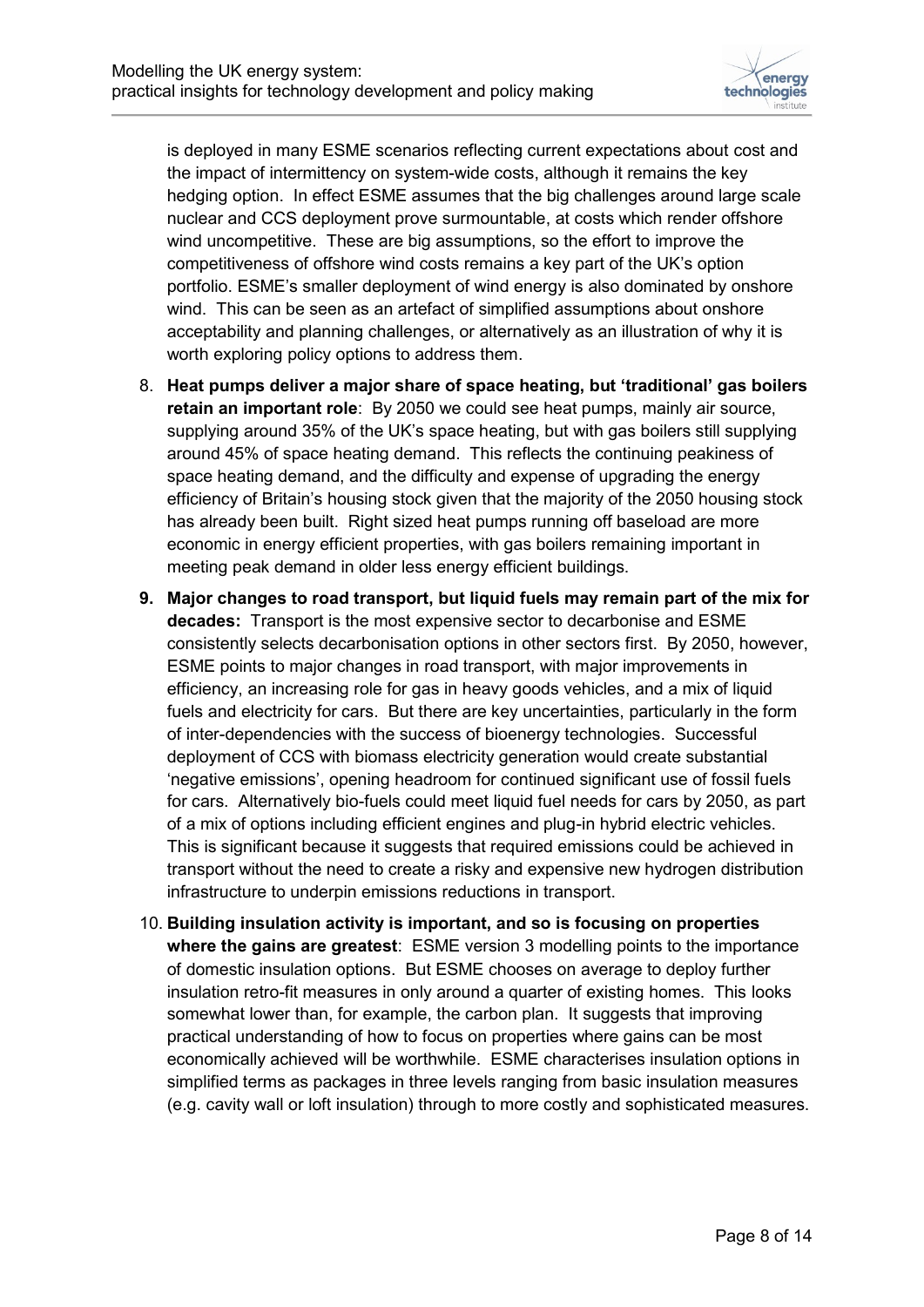

# 4. System modelling and policy making

No model can fully reflect the complex physical reality of a national energy system, let alone the consistent fickleness of consumers' changing behaviour and norms over time periods of decades. In seeking to model efficient future energy system designs, ESME uses simplified forecasts of how technologies' cost and performance functions could develop over time. But technologies and markets evolve unpredictably, disruptive new technologies emerge and consumers' preferences interact and develop in new ways. Fables about the failures of central planning are commonplace. Central planning approaches, even with support from the most sophisticated systems modelling, are vulnerable to major policy mistakes and inflexibility. But at the same time, markets are not spontaneous and are themselves examples of planning and co-ordination.

So, with suitable circumspection about using energy system modelling to 'pick winners', what are the practical ways that policy makers can use models such as ESME? And what are the key policy implications from ESME as it currently stands?

#### **Informing market and policy design with 'system engineering' insights for policy makers**

The advent of carbon targets means that policy makers need increasingly to think in terms of a broader energy system. The need for policy makers to understand engineering and the physics of energy systems is not new. For example, Kirchoff's law and the broad parameters of electricity network engineering have shaped policy makers' potential options for reforming electricity policies and markets. But the carbon imperatives now mean that policy design needs both to address a much wider 'national energy system' scope encompassing all energy sources, vectors and demands, and to deliver a more fundamental transformation of current technologies. This multiplies the complexity of the physical interactions and system engineering problems that policy needs to address.

In this context it makes sense to think in terms of a universe of potential emissions reduction measures competing and integrating within a complex inter-dependent national energy system. Policy concerns around affordability mean that we need to incentivise emissions reductions where they are most cost-effective. Policy need to create frameworks and enabling policies, so that markets can be harnessed to reveal the best solutions over time.

Energy systems models reveal the non-obvious underlying interactions between major components of a national energy system. This then enables policy makers to understand how technologies can compete with and complement each other, in turn informing policy and market design.

For example ESME points up the size of the swing in heat demand as a key UK energy system challenge and provides insights into the nature of the competing low carbon alternatives. How can we move from our current reliance on gas boilers to a lower carbon mix of technologies which can deliver the heat services we need with much lower emissions? Policy needs to create market frameworks and conditions that enable alternatives (whether demand or supply options) to compete on a level playing field to deliver a low carbon solution.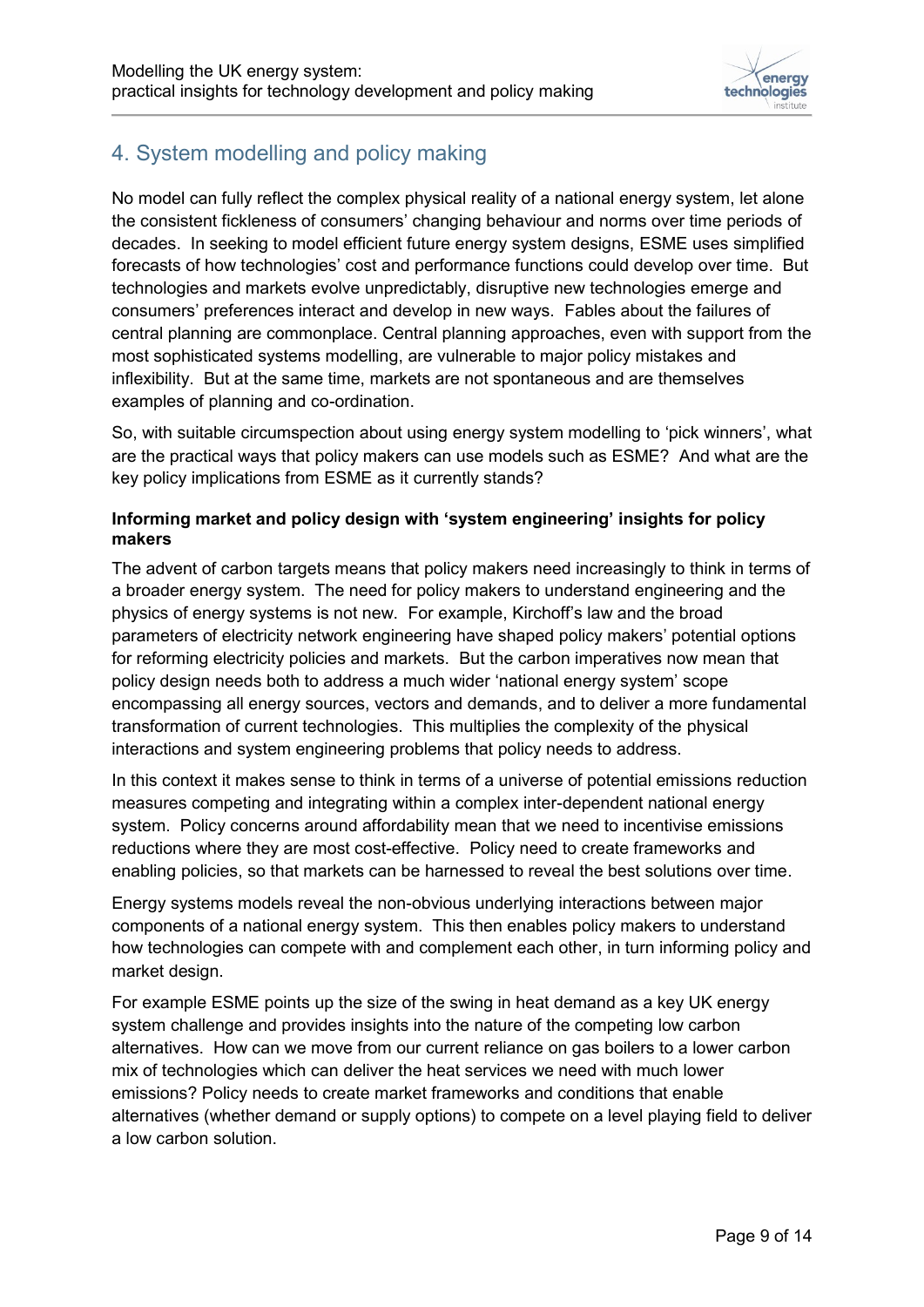

ETI's emerging work on sustainable future energy for car transportation provides a good example of how ESME modelling informs analysis at a more granular level of realism. At national energy system level ESME points to the importance of a strategic trade-off in the decades ahead between reducing use of liquid fuels for transport, and the success or otherwise of bio-energy either in combination with CCS or in bio-fuel production. A future electric / liquid fuels mix looks a plausible solution under a fairly broad range of scenarios, compared with more revolutionary and risky hydrogen-based options requiring major new hydrogen infrastructure investments. This leads into a series of policy questions around the transition in both the vehicle fleet and supporting infrastructure, and the potential options to accommodate transport demands reliably within electricity systems. ETI is currently planning further work on how to construct markets and incentivise the development of new technologies – whether in vehicles, pricing & business models, storage or infrastructure options – to most effectively integrate light transport powered by a mix of electricity and liquid fuels.

#### **Informing understanding of policies and pathways**

ETI's use of ESME to understand technology pathways towards a low carbon economy is still in comparative infancy. But, as discussed in Section 2, the relevance of network effects, path dependency and externalities in the energy sector suggest that systems modelling may provide valuable insights around the transformation pathway and the sequencing of policy decisions and investments. Table 1 sets out some broad insights from pathway modelling in ESME version 3, and tentatively identifies policy challenges and choices which arise.

In interpreting the dimensions of modelled pathways set out in table 1 it's important to emphasise that this is a mean view, using an optimisation based on current cost and performance assumptions. A range of real world constraints are not fully represented. Systems models cannot produce 'the answer', and ESME also demonstrates that a range of alternative futures are also plausible.

In this context we can use ESME to build understanding of the implications of the current direction of travel in terms of policies and uptake of technologies. By constraining near term options to mimic current real world policies, inertias and markets, we can assess the nature of actions needed to take us closer to an 'optimal' pathway, and understand the likely costs of delays to addressing key barriers to the adoption of low cost carbon abatement options. ETI is now beginning to explore the construction and use of such scenarios to produce policy-relevant insights**.**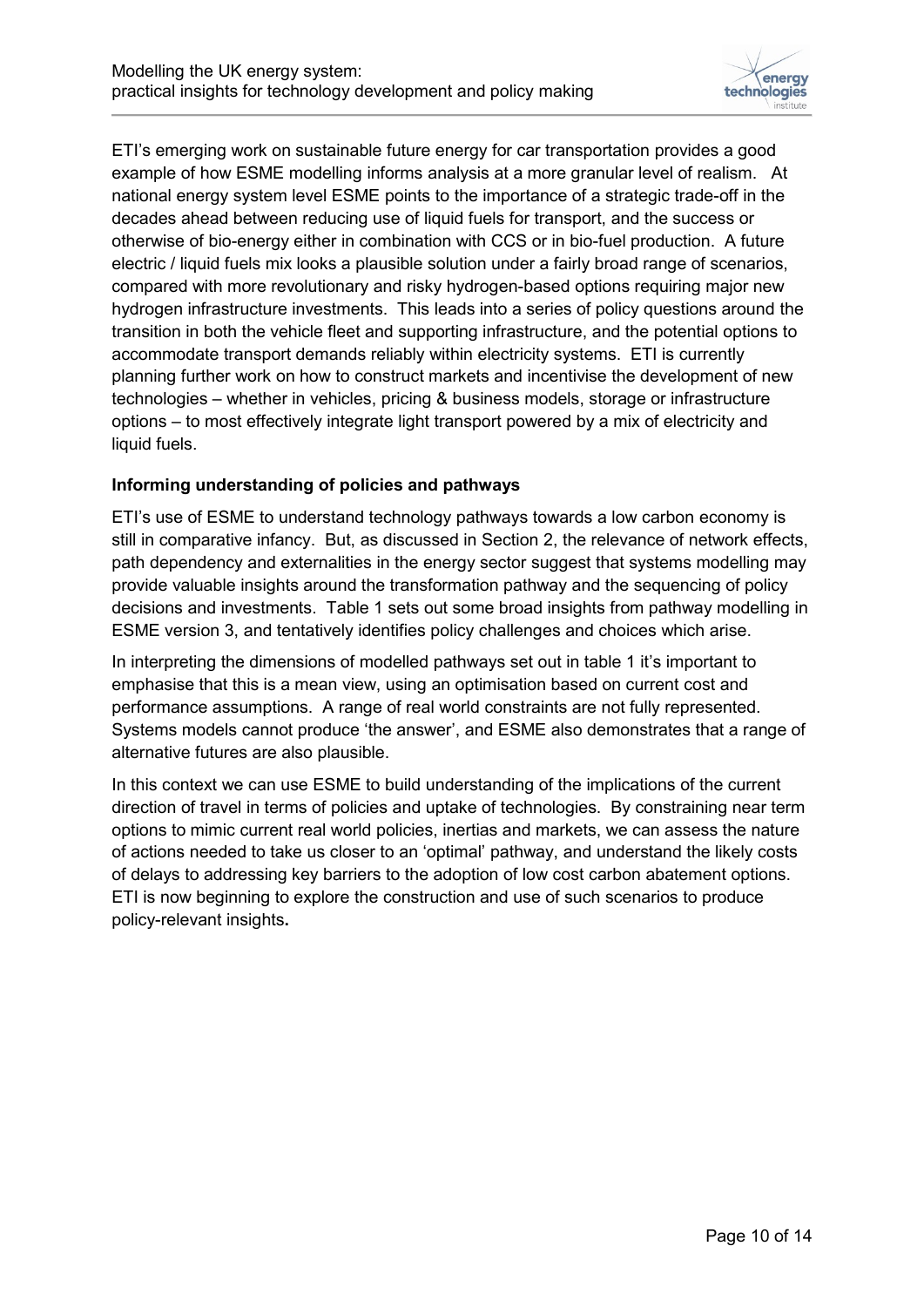

| <b>Sector</b>    | <b>Modelled pathway</b>                                                                                                                                                                                                               | <b>Policy challenges</b>                                                                                                                                                                                                              |
|------------------|---------------------------------------------------------------------------------------------------------------------------------------------------------------------------------------------------------------------------------------|---------------------------------------------------------------------------------------------------------------------------------------------------------------------------------------------------------------------------------------|
| <b>Power</b>     | Interconnectors: 6 GW deployed<br>before 2020                                                                                                                                                                                         | Early work to build frameworks and<br>agreement for these investments could be<br>valuable.                                                                                                                                           |
|                  | Wind: deploys significant onshore<br>capacity (11 GW by 2020, rising to 20<br>GW in 2030), but limited offshore<br>capacity                                                                                                           | May reflect modelling simplification of<br>planning challenges. But suggests value of<br>work to explore scope to improve<br>acceptability of onshore wind (e.g.<br>community benefit sharing)                                        |
|                  | <b>Gas: continued role with CCS</b><br>retrofitting to CCGTs up to 2030 and<br>10 GW expansion of OCGTs in 2020s.<br>From 2030s CCGT CCS begins to be<br>replaced by hydrogen turbines<br>(hydrogen mainly from biomass with<br>CCS). | Policy support for development of CCS is<br>key to a future role for gas. This trajectory<br>will require CCS development at scale from<br>the early 2020s. Policy on support for<br>biomass CCS applications should be<br>clarified. |
|                  | Coal: coal capacity falls rapidly to 3<br>GW by 2030, with only limited<br>application of CCS to coal (3 GW<br>compared to 19 GW for gas), although<br>coal retains a role in hydrogen<br>production.                                 | In view of limited resources for CCS<br>development, policy needs to clarify a<br>coherent strategic direction of travel for<br>fossil fuel CCS.                                                                                      |
|                  | Nuclear: a major programme of new<br>build for low carbon baseload (2020s -<br>1 GW per annum rising to 2 GW per<br>annum during 2030s)                                                                                               | Policy focus on getting new nuclear<br>underway, with the need to resolve<br>strategic direction of travel for baseload in<br>the early/mid 2020s. CCS is most likely<br>competitor and has itself significant lead<br>times.         |
|                  | <b>Biomass: little electricity generation</b><br>from direct biomass firing. IGCC<br>biomass with CCS could be significant<br>from the 2020s                                                                                          | Policy clarity around bio energy CCS<br>applications would improve the signal for<br>investment in technology development.                                                                                                            |
| <b>Heat</b>      | Space heating: Significant deployment<br>of ground and especially air source<br>heat pumps during 2020s, reaching<br>around 35% of the market by 2030.                                                                                | Policy questions around how best to shape<br>the market and improve understanding of<br>consumer acceptability / market<br>deployment of heat pumps.                                                                                  |
| <b>Transport</b> | Hydrocarbon use reduces rapidly only<br>after 2030. Major strategic<br>uncertainties remain around energy<br>for cars, with optimal options highly<br>interdependent with development of<br>bio energy technologies.                  | Major policy questions focus on creating<br>market structures that incentivise a flexible<br>portfolio of technologies, and addressing<br>complex transitions in vehicle fleet and<br>infrastructure.                                 |

### **Table 1: ESME pathway modelling and policy challenges**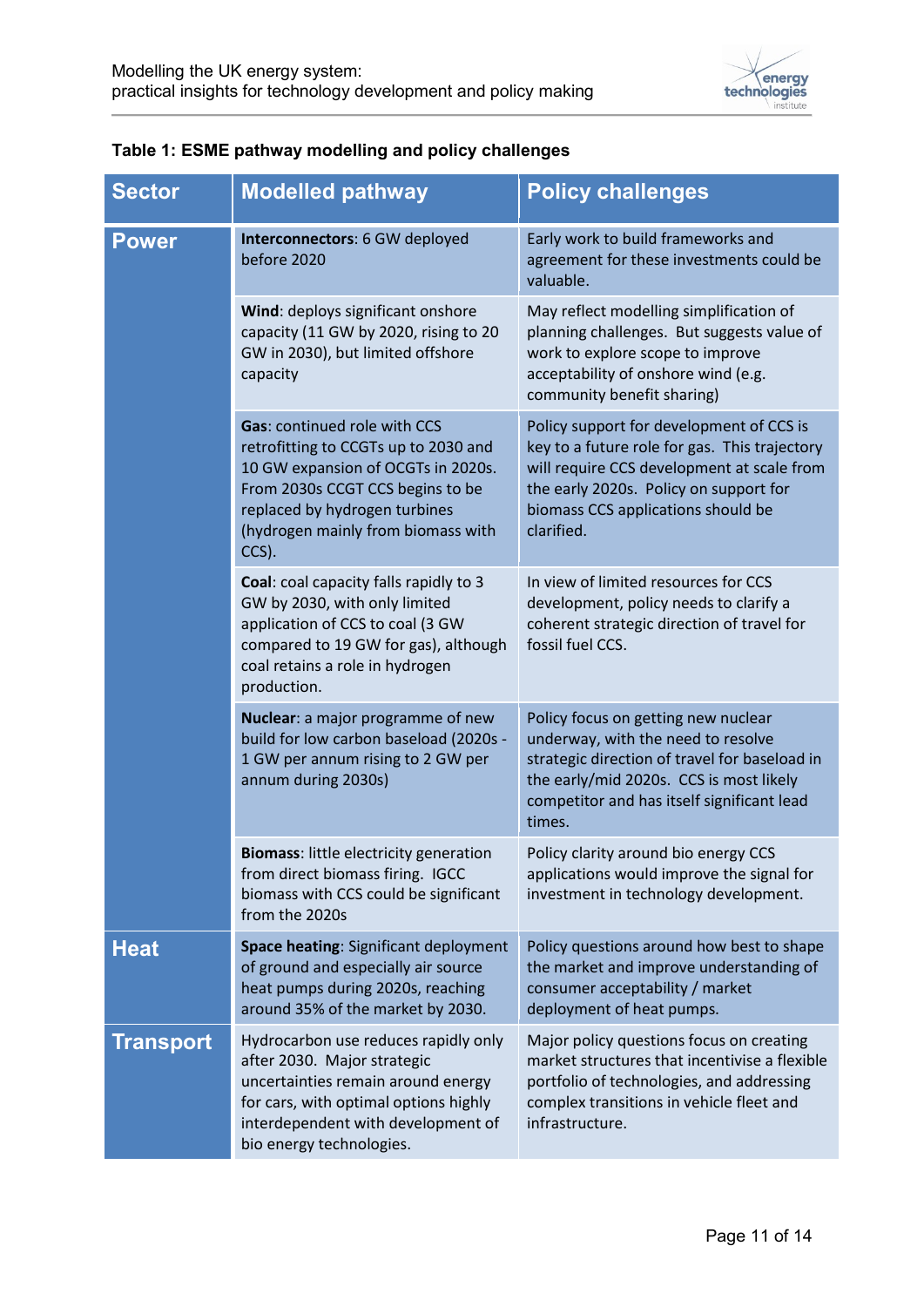

#### **Picking 'contender' technologies**

Picking winners may be anathema. But a cursory look at DECC's website illustrates an explicit concern for policy makers with picking 'contenders', or in other words, how to enable and support new technologies to reach the market.

Here the value of energy systems modelling seems intuitively clear in supporting identification of a portfolio of the most potentially valuable 'contender' technologies. Modelling can form part of a process of filtering 'contenders' for further support and incentives through policy, before, ultimately sinking or swimming in competitive markets.

ESME points clearly to CCS as a key 'contender' technology for the UK energy system. At this stage CCS has not been deployed at commercial scale within the UK, but ESME modelling is robust in pointing to a high potential system wide value for CCS in the long term. The scale and robustness of this potential value within modelling scenarios reflects the very specific modelled interactions of CCS across the energy system.



#### **Figure 2: Energy system value of carbon capture and storage**

Current policy discourse around CCS appears not to fully internalise this potential for long term energy system wide value (see Figure 2). For example the focus is on the cost competitiveness of CCS in terms of £/MWh of electricity by the mid 2020s which fails to take account of the potential future option value of developing CCS in the power sector as a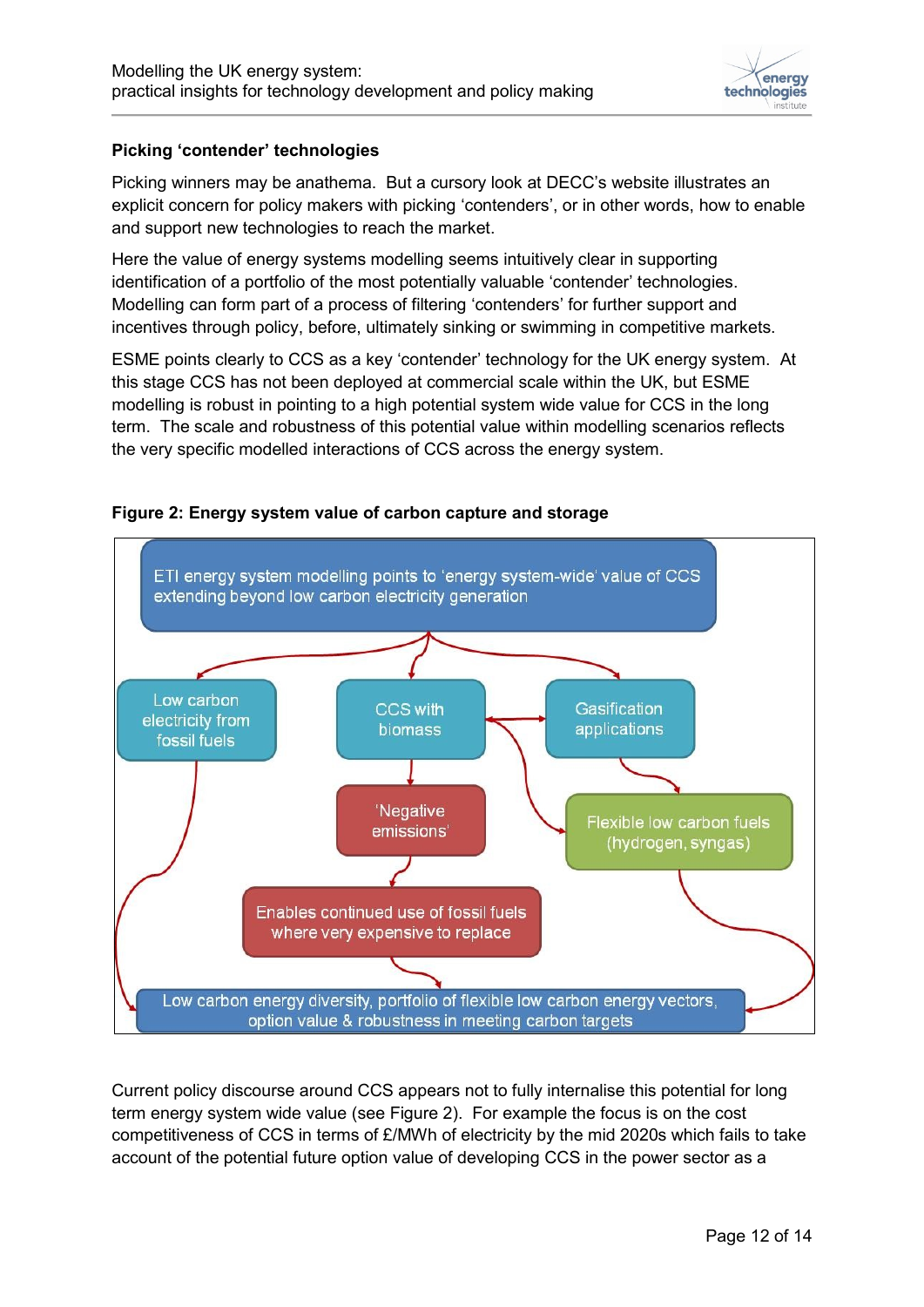

means of opening up future applications with industry, with biomass to create negative emissions, and in producing flexible low carbon energy vectors (hydrogen, syngas).

Within ESME modelling CCS delivers major benefits, is robust to alternative scenarios and is important in determining the overall architecture of the national energy system. Policy makers might reasonably ask modellers to look at questions around unforeseen costs or performance issues, or breakthroughs in technical substitutes. The idea would be to understand what would need to happen to displace this technology from a future system, perhaps by modelling 'hypothetical breakthrough technologies' or assessing how wrong forecasts of cost and performance would need to be to erase future value.

Policy makers can then judge plausibility to inform judgements about the extent of investment or the scale and firmness of support to key technologies. CCS is a good example of this type because it entails major investments in a complex novel value chain where long term public policy support is critical both to investors and development of the supply chain.

In terms of 'contender' technologies, energy system modelling can also inform targeting of supporting focused modelling & analysis, which in turn can feed back into improving calibration and representation in system-wide modelling. ETI's work on more granular modelling of bioenergy, smart systems and heat (where ETI is investing in a major programme to build understanding of consumer needs and behaviour) and in road transport are examples of this.

## 5 Conclusions

Achieving a low carbon economy demands major investments in new technologies within a complex, inter-dependent system. So there are a priori reasons to suppose that systems modelling will generate valuable insights. But, it will not provide a blueprint. Modelling insights need to be interpreted with expertise and caution, and supplemented with more granular analysis of particular technologies and challenges. Ultimately markets, for all their imperfections in the energy sector, should be harnessed in identifying the solutions that best meet our needs.

We are only at the start of using systems modelling to inform pragmatic policy making. At this stage experience with ESME supports some broad observations about systems modelling and its practical application in UK energy policy making.

First, ESME modelling highlights the importance of inter-dependencies across the energy system, so a systems wide approach to policy is likely to be valuable. Policy makers need to guard against the risks of policy silos, and explicitly place major policies such as electricity market reform within a system-wide context.

Second current ESME modelling suggests a number of strategic areas where policy and incentives need to be reviewed. These include consideration of:

 approaches to facilitating investment in major discrete power projects (CCS or nuclear) which appear to be particularly exposed to policy risk within current frameworks.